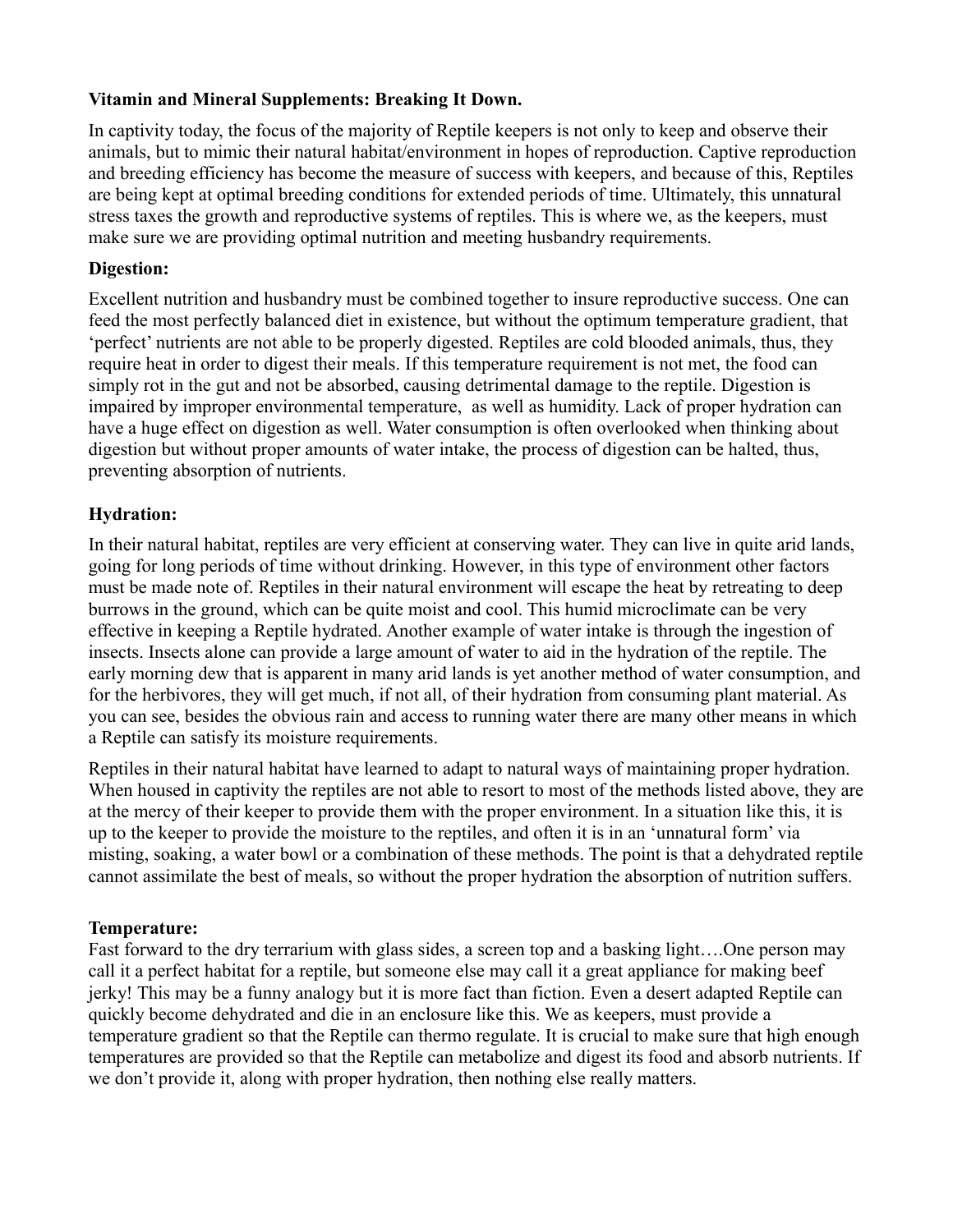# **Calcium:**

Since reptiles are viewed more as a specialty pet, little research has been done in regards to their nutritional requirements. Thus, the recommendations for use of these products vary quite a bit amongst manufacturers, as does the inclusion ratio between Vitamin D and Calcium.

Let us however, take chickens for an example….There is a huge financial incentive to grow a chicken faster, make sure it is healthy, and has good fertility. The potential profit increase is what drives animal research, and this is the factor that will keep reptile research on the fringe. Reptile nutritional research is limited to a few dedicated people such as students who can choose their research, specialty Veterinarians and Nutritionists that have made it a personal passion, and a few larger specialty food manufacturers. Much of the results of these studies is proprietary, and is not available to the general public.

The good news is, that is seems much of the avian research, specifically poultry, has been a good starting point for those of us who want to put an effort into the subject. If we take this knowledge and combine it with the Reptile research that has been done, we have a pretty good start towards reaching the Reptiles nutritional requirements.

Take poultry for example again; the levels of Calcium in complete feeds range from 1-1.5% depending on the brand, and type of feed (starter, broiler, layer). This in fact correlates well with studies done with leopard geckos. Look at complete diet formulas from the large manufacturers that have done their own research, and it is seen that most complete reptile diets fall within these parameters. According to research, reference discussions, and from my own personal trials, calcium levels at and above around 2% can cause problems.

Many people believe that there is no such thing as too much calcium in a reptile diet, especially when it is via supplementation. This is not true. Calcium in high doses can act as a binder, which inhibits the absorption of essential nutrients such as other essential minerals, as well as vitamins. In the presence of too much Vitamin D, excess Calcium can calcify the internal organs. As anyone who has ever taken calcium for indigestion should know, calcium neutralizes stomach acids, which are necessary for the digestion and absorption of all nutrients. Many drugs have warnings to not take them with an antacid because it can prevent the drug from being absorbed into the system. Balance is a major key. Giving a large dose of calcium all at once is not the same as giving a smaller amount with each feeding.

The importance of calcium in reptile nutrition is of high concern. History shows us that calcium deficiency is a common problem, especially when the reptiles are pressured into longer than natural breeding seasons. As previously noted, this situation causes unnatural stress on female reptiles to produce more eggs, thus requiring more calcium. Remember however, that it is not just a lack of calcium that creates this problem, but a complex relationship between many vitamins and minerals.

# **Phosphorous:**

Phosphorous and its relationship to calcium is also very important. It is generally agreed across the vertebrate world, that a inclusion ratio of 2:1 (calcium/phosphorous) is optimal. This is a common ratio measured in healthy bone analysis of most vertebrates. To err to the high side with calcium is generally much easier to metabolize than a diet that has less than a 2:1 ratio. Even a 3:1 ratio is metabolized efficiently by most organisms.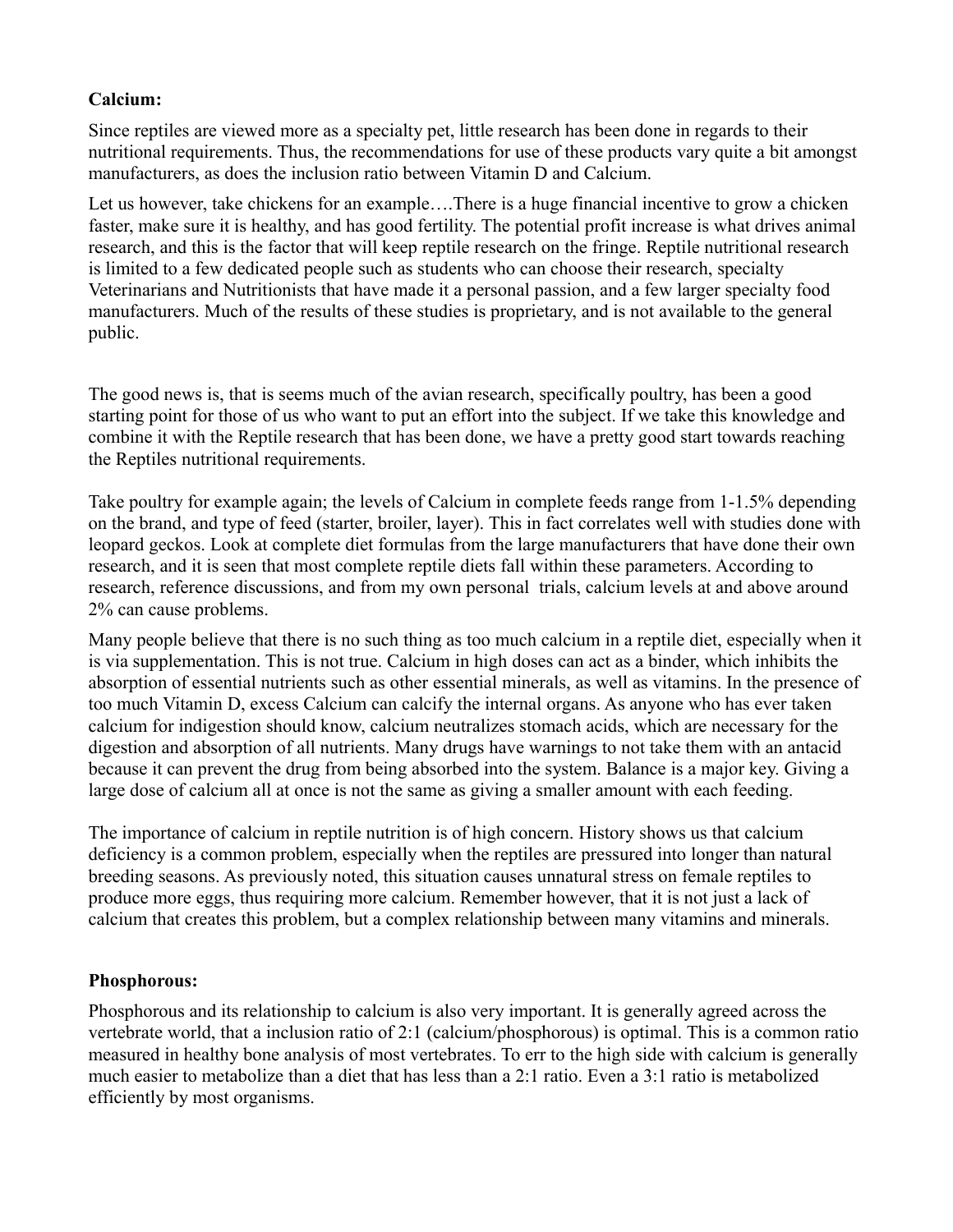# **Vitamin D:**

Vitamin D is by far the most important Vitamin in Reptile nutrition. In nature, vitamin D is synthesized by the body through via absorption of Sunlight (UVB) by the skin. Dietary Vitamin D in nature is also contained in the liver and kidneys of vertebrates. Most reptiles are kept indoors, and most reptiles other than snakes, are not fed significant amounts of whole vertebrates (thus he lack of vitamin D deficiency issues in snakes, so without this natural process, we must provide dietary vitamin D3, which replaces the need for sunlight. Getting the dosage right is not easy, and because Vitamin D is a fat soluble vitamin, excess supplementation can create toxicity, which can prove fatal, and deficiency can cause metabolic bone disease(MBD). MBD is not usually detected until it becomes severe enough to cause symptoms such as "floppy jaw" broken or kinked limbs and spines...

UVB producing bulbs can replace the need for dietary D3, but there are few good bulbs on the market, and all bulbs decrease the UVB output over time, so they must be replaced or monitored on a regular basis. The first choice for the reptile keeper would be to use a high quality UVB producing bulb in a large enclosure, and change it… or test it on a regular basis…

While this works great for diurnal Reptiles, Nocturnal species may prove more difficult, especially when they are housed in cages that are not large enough to provide significant temperature gradients, or tall enough to accommodate bulbs. Nocturnal Reptiles may be more sensitive to bright light… getting their UVB in nature from early morning, evening, and very controlled exposure. They may completely avoid a bright bulb in a captive environment given a hiding spot.

Vitamin D supplementation is done through Calcium/Vitamin D combinations, or vitamin only powders, or in some cases, and all in one formula. The variety of calcium/D3 ratios in available todays marketed Reptile supplements is quite variable…. From 20,000 IU/KG… all the way to 400,000 IU/KG. When you consider that these supplements are marketed for the same purpose, things get complicated. The supplements at the high end of the scale would obviously have quite a higher possibility of producing toxicity. I could write a whole article on Vitamin D, but do not have the space to do it here. I will summarize with my opinion that optimal levels for a dusting powder should be closer to the middle end of the scale, depending on frequency of use and target species.

A huge factor in calcium/Vitamin D supplementation is how often to use it… again, different supplements have different instructions… and to add more confusion, we have to supplement other vitamins, and match their levels to those of the calcium/D3. Most users develop their own protocol after much trial and error. It is easy to see that proper supplementation is not an easy task. Vitamin D must also be balanced with Vitamin A in order to provide a complete nutritional package, and when these vitamins are in different supplements, getting the right ratio can be a nightmare. The recent addition of the well researched "All in One" vitamin/calcium supplements has done much to reduce the margin of error.

# **Vitamin A:**

Vitamin A is the next most important vitamin in Reptile nutrition. There is much confusion about forms of vitamin A. Vitamin A comes in one form, Preformed Vitamin A (Retinol) , which is found in animal sources (liver). There are however the "Pre Vitamin A" nutrients known as Carotenoids, which come from plant matter. Beta carotene being the most well known. These nutrients CAN be converted into Vitamin A by the body of many living creatures, but not all. True carnivores like Cats for example, have lost the ability to convert carotenoids to preformed Vitamin A, so can only utilize dietary retinol from animal sources. Carotenoids provide much more nutritional benefit than their ability to be converted into Retinol, so are an important part of a balanced diet, but it is my opinion that they should